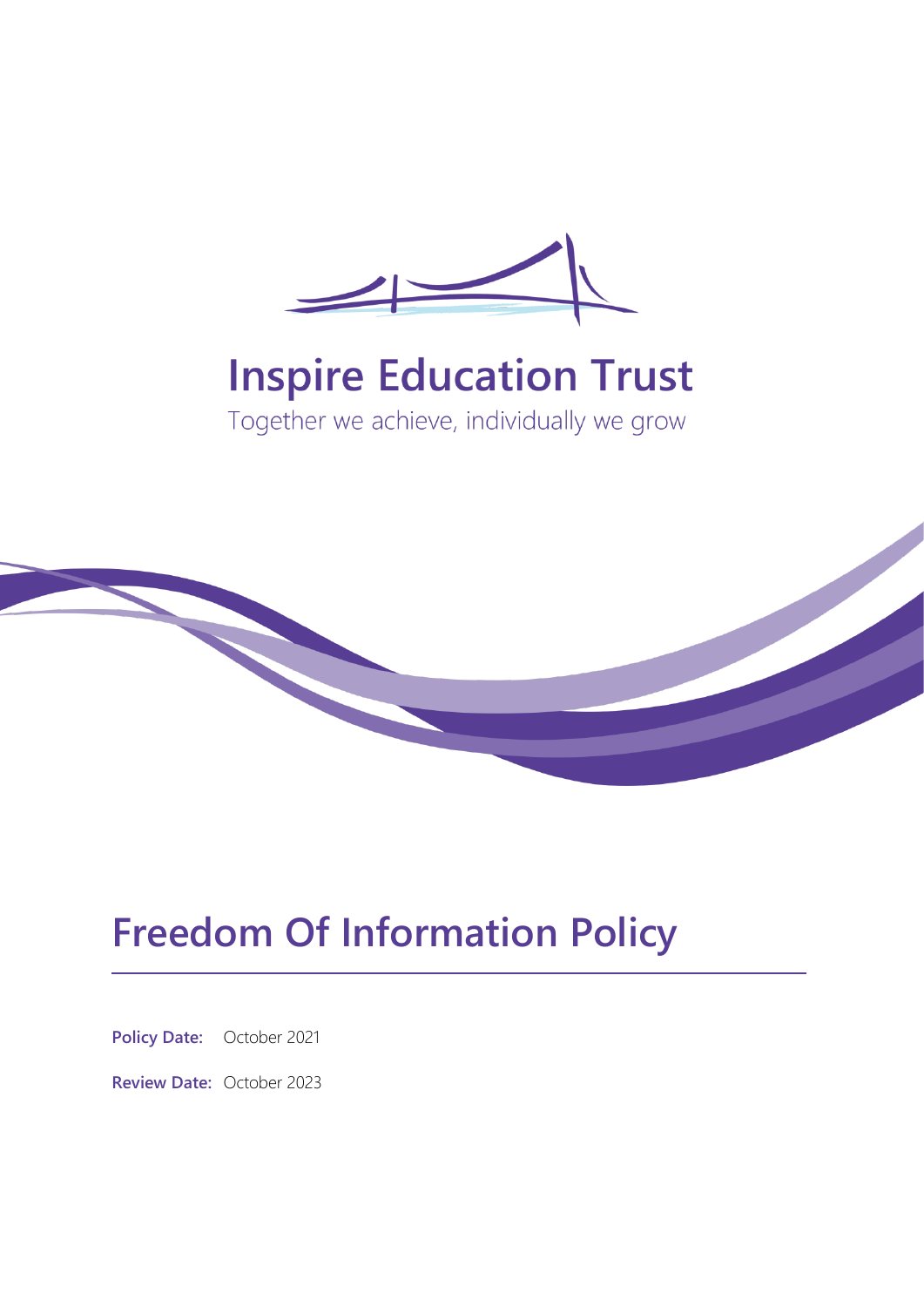# **Document History**

| Version          | Status | Date              | Author    | <b>Summary Changes</b>                                                                                                                                                                                                                                                                                              |
|------------------|--------|-------------------|-----------|---------------------------------------------------------------------------------------------------------------------------------------------------------------------------------------------------------------------------------------------------------------------------------------------------------------------|
| V1               |        | September<br>2020 | R Darling | Initial Draft                                                                                                                                                                                                                                                                                                       |
| V <sub>2.0</sub> |        | October<br>2020   | J Durkin  | Front cover $-$ logo's<br>removed<br>Page 4/5 - Blue Coat and<br>Stockingford's details<br>included<br>Page 6-Safeguarding 2nd<br>paragraph amended to<br>reflect Secondary as well as<br>primary education<br>Page 8 – contact details<br>changed from K Docking to<br>L Whitehouse<br>ICO contact details updated |
| V3.0             |        | October 2021      | P Hewitt  | Change to new branding.<br>Website and email<br>addresses updated.<br>Section 6 updated.                                                                                                                                                                                                                            |

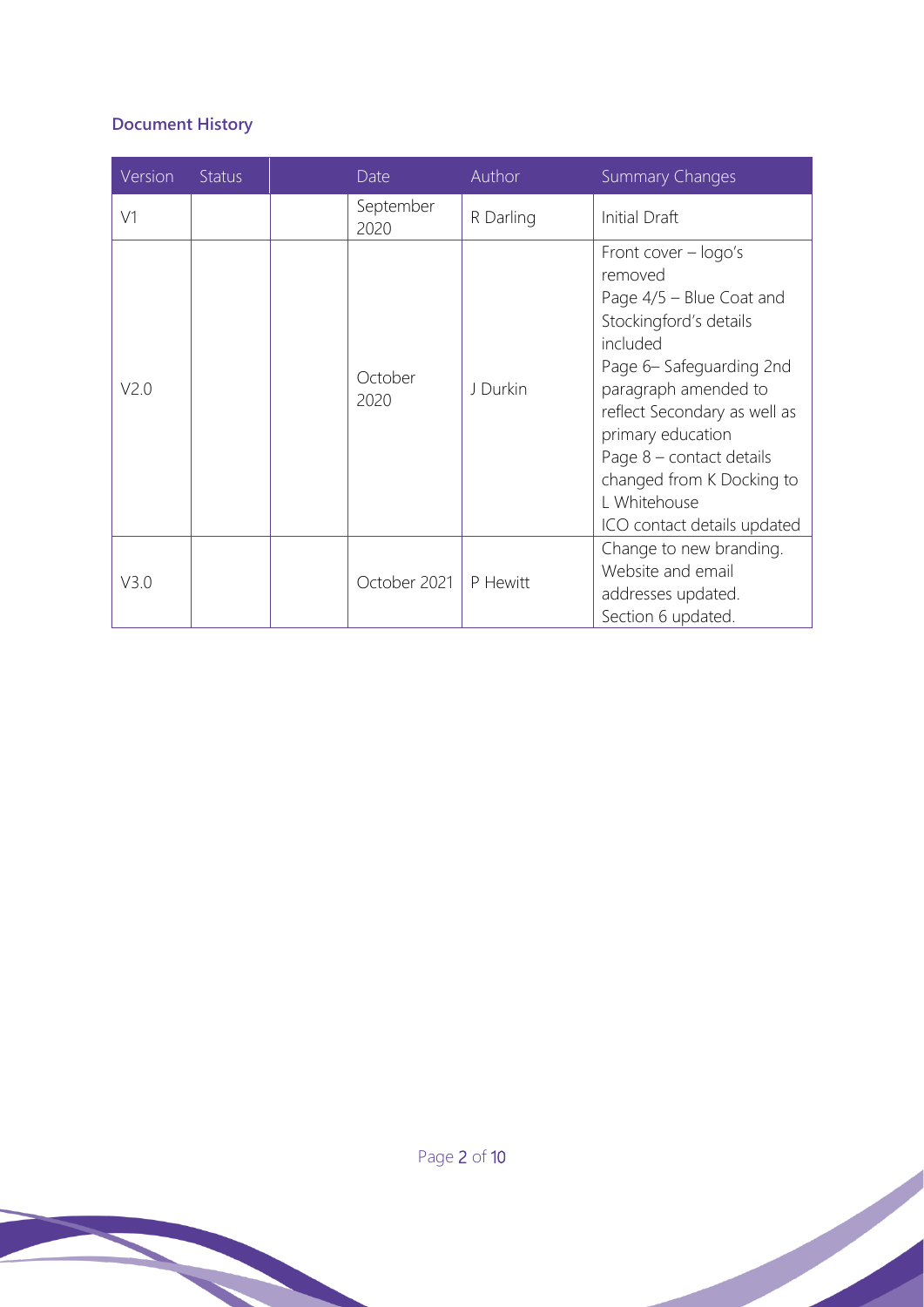# **Publication Scheme on information available under the Freedom of Information Act 2000**

The Local Governing Body is responsible for maintenance of this scheme.

#### **1. Introduction: what a publication scheme is and why it has been developed**

One of the aims of the Freedom of Information Act 2000 (which is referred to as FOIA in the rest of this document) is that public authorities, including all maintained schools and academies should be clear and proactive about the information they will make public.

To do this we must produce a publication scheme, setting out:

- *• The classes of information which we publish or intend to publish;*
- *• The manner in which the information will be published; and*
- *• Whether the information is available free of charge or on payment.*

The scheme covers information already published and information which is to be published in the future. All information in our publication scheme is either available for you on our website to download and print off or available in paper form.

Some information which we hold may not be made public, for example personal information.

This publication scheme conforms to the model scheme for schools approved by the Information Commissioner.

# **2. Aims and Objectives**

The MAT aims to:

• enable every child to fulfil their learning potential, with education that meets the needs of each child,

help every child develop the skills, knowledge and personal qualities needed for life and work, and this publication scheme is a means of showing how we are pursuing these aims.

#### **3. Categories of information published**

The publication scheme guides you to information which we currently publish (or have recently published) or which we will publish in the future. This is split into categories of information known as 'classes'. These are contained in section 6 of this scheme.

The classes of information that we undertake to make available are organised into three broad topic areas:

*Board of directors and Local Governing Committees Documents*– information published in Governance documents.

Page 3 of 10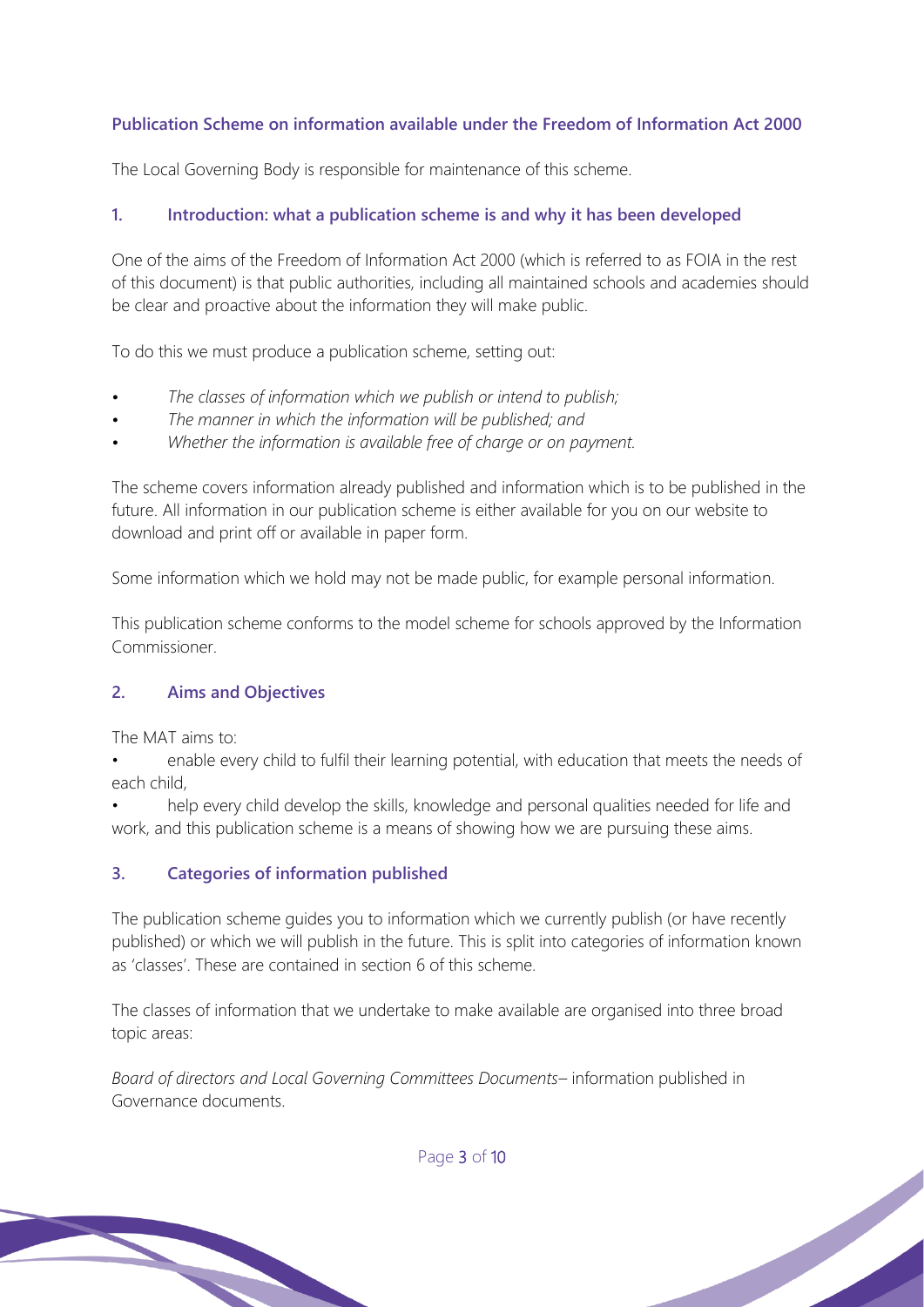*Pupils & Curriculum* – information about policies that relate to pupils and the school curriculum. *School Policies and other information related to the school* - information about policies that relate to the school in general.

#### **4. How to request information**

If you require a paper version of any of the documents within the scheme, please contact the school Office Managers by telephone, email, fax or letter. We aim to respond to your request within five working days.

Contact details are set out below. Or you can visit our websites at:

#### **Walsgrave:**

| Email:           | Walsgrave.admin@walsgraveacademy.org           |
|------------------|------------------------------------------------|
| Website:         | https://www.walsgraveacademy.org/              |
| Tel <sup>.</sup> | 024 76612161                                   |
| Contact Address: | School House Lane, Walsgrave, Coventry CV2 2BA |

# **Clifford Bridge:**

| Email:           | Clifford.admin@cliffordbridgeacademy.org |
|------------------|------------------------------------------|
| Website          | https://www.cliffordbridgeacademy.org/   |
| Tel <sup>.</sup> | 024 76451720                             |
| Contact Address: | Coombe Park Road, Coventry CV3 2PD       |

#### **Whittle:**

| Email:           | Whittle.admin@whittleacademy.org                 |
|------------------|--------------------------------------------------|
| Website:         | https://www.whittleacademy.org/                  |
| Tel <sup>-</sup> | 024 76610167                                     |
| Contact Address: | Narberth Way, off Woodway Lane, Coventry CV2 2LH |

#### **Hearsall:**

| Email:           | Hearsall.admin@hearsallacademy.org |
|------------------|------------------------------------|
| Website:         | https://hearsallacademy.org/       |
| Tel <sup>-</sup> | 024 7667 4625                      |
| Contact Address: | Kingston Rd, Coventry CV5 6LR      |

# **Stockingford:**

| Email:   | admin2121@stockingfordacademy.org    |
|----------|--------------------------------------|
| Website: | https://www.stockingfordacademy.org/ |

Page 4 of 10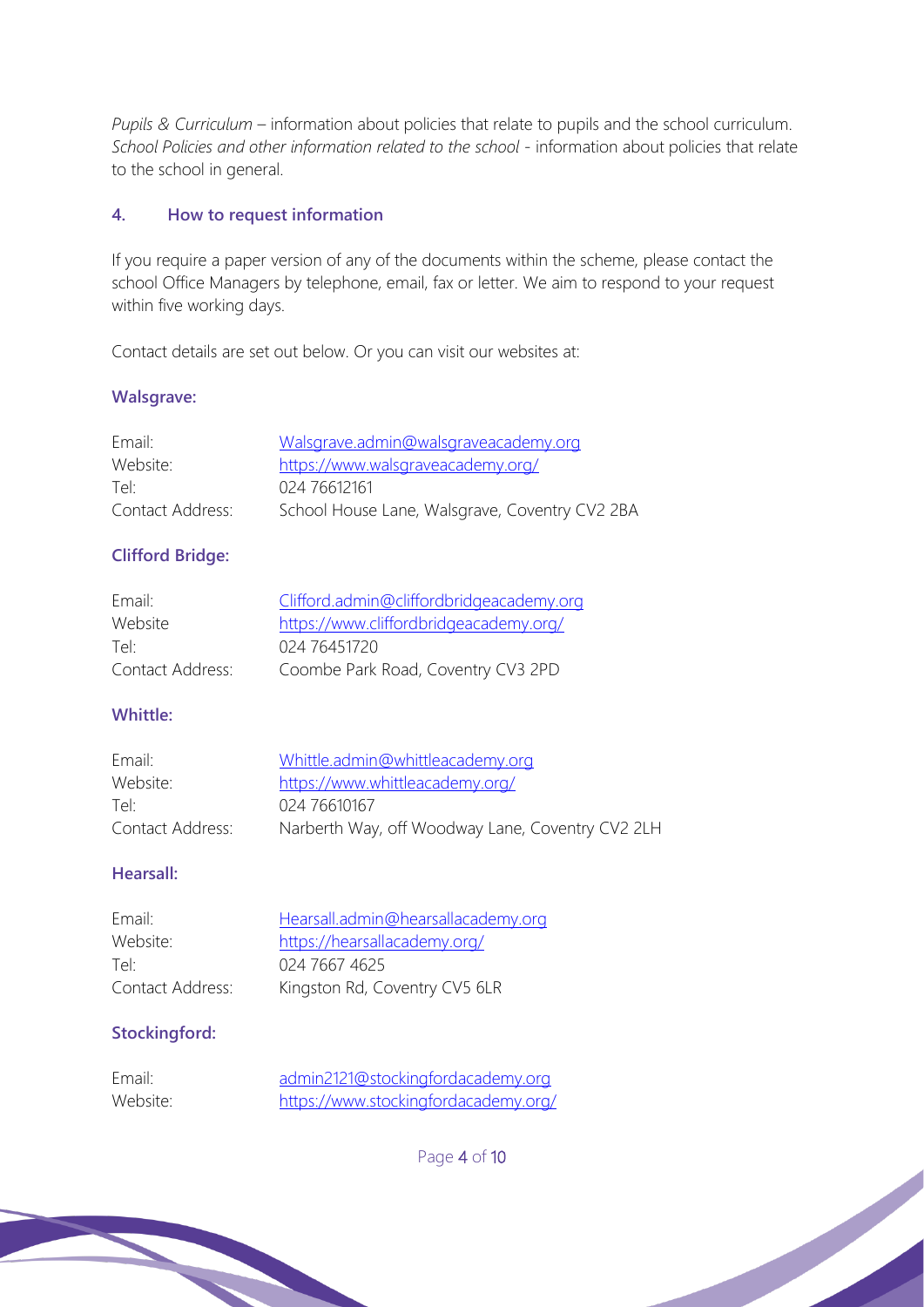| Tel:             | 02476 382277                                   |
|------------------|------------------------------------------------|
| Contact Address: | Cross Street, Nuneaton, Warwickshire, CV10 8JH |

#### **Blue Coat:**

| Email:           | schooloffice@bluecoatschool.com |
|------------------|---------------------------------|
| Website:         | http://www.bluecoatschool.com/  |
| Tel <sup>.</sup> | 02476 22354                     |
| Contact Address: | Terry Road, Coventry, CV1 2BA   |

To help us process your request quickly, please clearly mark any correspondence "PUBLICATION SCHEME REQUEST" (in CAPITALS please). If the information you're looking for isn't available via the scheme and isn't on our website you can still contact the appropriate school to ask if we have it.

#### **5. Paying for information**

Information published on our website is free, although you may incur costs from your Internet service provider.

Single copies of information covered by this publication are provided free unless stated otherwise in section 6. If your request means that we have to do a lot of photocopying or printing, or pay a large postage charge, or is for a priced item such as some printed publications or videos we will let you know the cost before fulfilling your request. Where there is a charge this will be indicated by a £ sign in the description box.

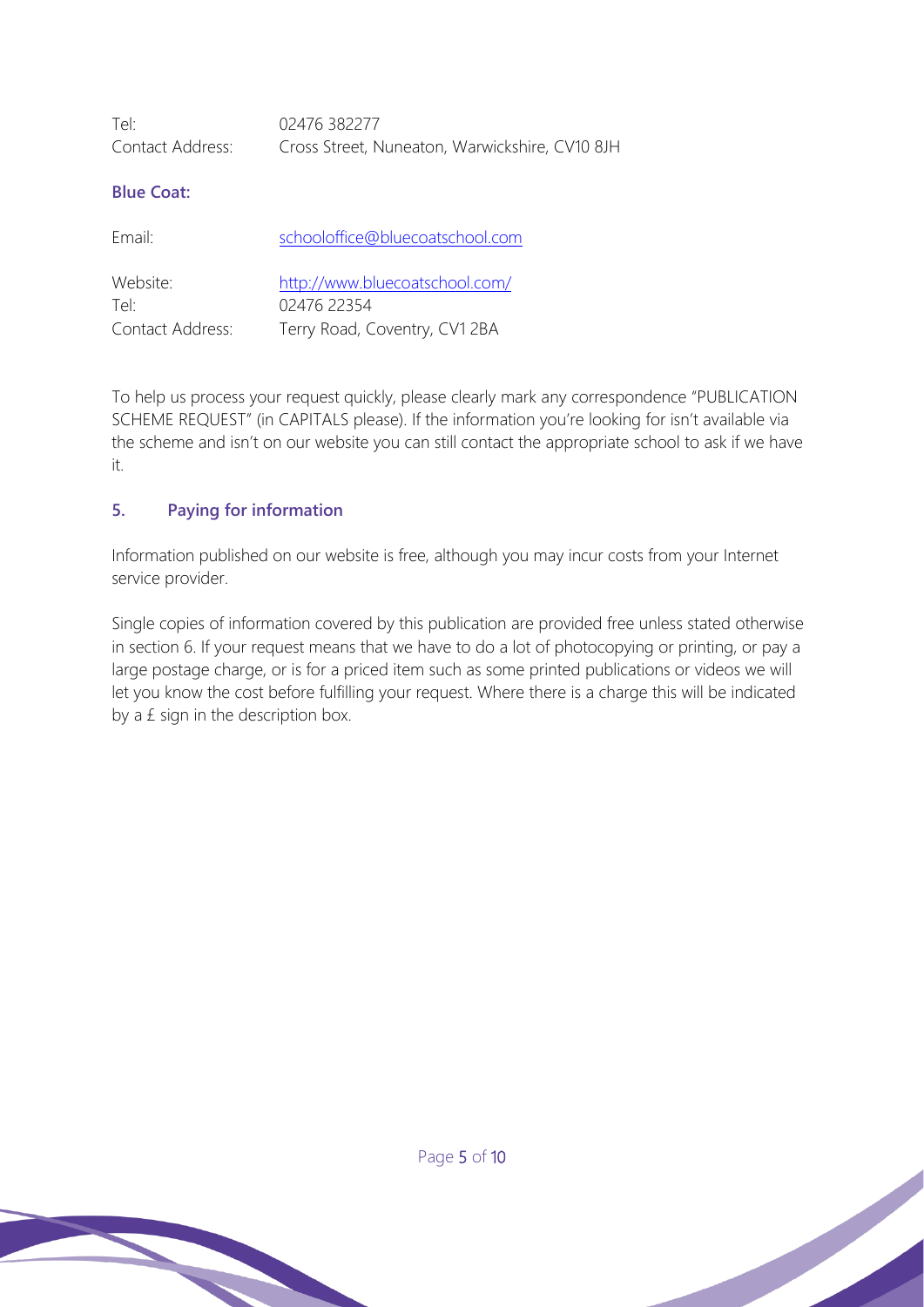# **6. Classes of Information Currently Published**

Information relating to Governance– this section sets out information published in the Governing body documents.

| Class                   | Description                                                                                                                                                                                                                                                                                                                                                                                               |
|-------------------------|-----------------------------------------------------------------------------------------------------------------------------------------------------------------------------------------------------------------------------------------------------------------------------------------------------------------------------------------------------------------------------------------------------------|
| Board of                |                                                                                                                                                                                                                                                                                                                                                                                                           |
| directors               | details of the Board of directors and the Local Governing Committees'                                                                                                                                                                                                                                                                                                                                     |
| and Local               | membership, including name and address of chair and clerk                                                                                                                                                                                                                                                                                                                                                 |
| Governing               | a financial statement, including gifts made to the school and amounts paid to                                                                                                                                                                                                                                                                                                                             |
| Committees              | governors for expenses                                                                                                                                                                                                                                                                                                                                                                                    |
| Documents               | a description of the Trust's arrangements for security of pupils, staff and the<br>premises                                                                                                                                                                                                                                                                                                               |
|                         | information about the implementation of the governing body's policy on pupils<br>with special educational needs (SEN) and any changes to the policy during the last<br>year                                                                                                                                                                                                                               |
|                         | a description of the arrangements for the admission of pupils with disabilities;<br>details of steps to prevent disabled pupils being treated less favourably than other<br>pupils; details of existing facilities to assist access to the school(s) by pupils with<br>disabilities; the accessibility plan covering future policies for increasing access by<br>those with disabilities to the school(s) |
|                         | a statement of policy on whole staff development identifying how teachers'                                                                                                                                                                                                                                                                                                                                |
|                         | professional development impacts on teaching and learning                                                                                                                                                                                                                                                                                                                                                 |
|                         | number of pupils on roll and rates of pupils' authorised and unauthorised                                                                                                                                                                                                                                                                                                                                 |
|                         | absence                                                                                                                                                                                                                                                                                                                                                                                                   |
|                         | National Curriculum assessment results for appropriate Key Stages, with                                                                                                                                                                                                                                                                                                                                   |
|                         | national summary figures                                                                                                                                                                                                                                                                                                                                                                                  |
| Instrument of           | Academy Funding Agreement                                                                                                                                                                                                                                                                                                                                                                                 |
| Governance as           | Article of Association                                                                                                                                                                                                                                                                                                                                                                                    |
| specified in the        | Memorandum of Associate                                                                                                                                                                                                                                                                                                                                                                                   |
| Academy                 | Key staff leadership                                                                                                                                                                                                                                                                                                                                                                                      |
| Funding                 | Governing Body – names, contact details and basis of appointment                                                                                                                                                                                                                                                                                                                                          |
| Agreement &             | Governors Pecuniary Interests                                                                                                                                                                                                                                                                                                                                                                             |
| Articles of             |                                                                                                                                                                                                                                                                                                                                                                                                           |
| Association             |                                                                                                                                                                                                                                                                                                                                                                                                           |
| Minutes <sup>1</sup> of | Agreed minutes of meetings of the Board of Directors and Local Governing Committees                                                                                                                                                                                                                                                                                                                       |
| meeting of the          | [current and last full academic school year]                                                                                                                                                                                                                                                                                                                                                              |
| Board of                |                                                                                                                                                                                                                                                                                                                                                                                                           |
| Directors and           |                                                                                                                                                                                                                                                                                                                                                                                                           |
| Local                   |                                                                                                                                                                                                                                                                                                                                                                                                           |
| Governing               |                                                                                                                                                                                                                                                                                                                                                                                                           |
| Committees              |                                                                                                                                                                                                                                                                                                                                                                                                           |
| Safeguarding            | In the interest of safeguarding children there may be occasions when the school has to                                                                                                                                                                                                                                                                                                                    |
|                         | consult other agencies without a parent's prior knowledge. The school's first concern is                                                                                                                                                                                                                                                                                                                  |

Page 6 of 10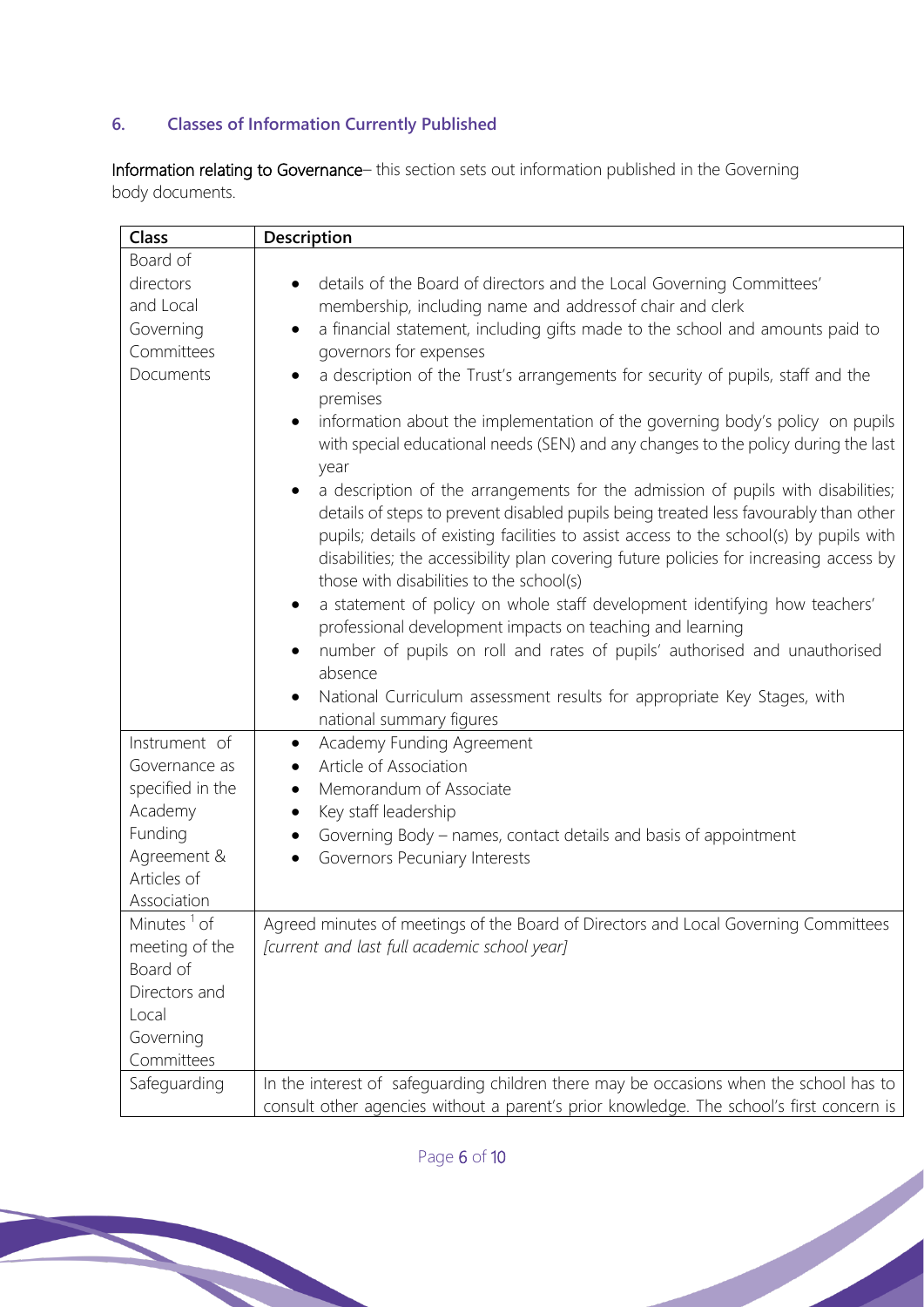| the child's welfare and the school has a duty to act to protect the child at all times. Such<br>consultation may result in a formal referral which could prompt visits from social services<br>and/or the police.                                                                                                                                                                                                                                                                                                                                                                                                                                                                                                                           |
|---------------------------------------------------------------------------------------------------------------------------------------------------------------------------------------------------------------------------------------------------------------------------------------------------------------------------------------------------------------------------------------------------------------------------------------------------------------------------------------------------------------------------------------------------------------------------------------------------------------------------------------------------------------------------------------------------------------------------------------------|
| Working alongside the school's existing safeguarding processes we use CPOMS which is<br>a system which enables us to manage child protection, behavioural issues, bullying, special<br>educational needs, domestic issues and much more. It is a system which ensures that<br>students are safe and fully supported and all staff are trained and havean obligation to<br>use CPOMS to report any concerns about the children in their care. When a child transfers<br>from one school to another, information from CPOMS can also be transferred to the new<br>school if they also use CPOMS. The transfer of information is done in a secure way and<br>means that the safeguarding of a child is continued when they have left a school. |
| All procedures laid down by the Coventry Safeguarding Board are followed by the school.                                                                                                                                                                                                                                                                                                                                                                                                                                                                                                                                                                                                                                                     |

<sup>1</sup> Some information might be confidential or otherwise exempt from the publication by law – we cannot therefore publishthis

Pupils and Curriculum Policies - This section gives access to information about policies that relate topupils and the school curriculum.

| <b>Class</b>            | Description                                                                                |
|-------------------------|--------------------------------------------------------------------------------------------|
| Curriculum              | Statement on following the policy for the secular curriculum subjects and religious        |
| Policy                  | education and schemes of work and syllabuses currently used by the school.                 |
| Sex Education           | Statement of policy with regard to sex and relationship education.                         |
| Policy                  |                                                                                            |
| Special Education       | Information about the school's policy on providing for pupils with specialeducational      |
| <b>Needs</b>            | needs.                                                                                     |
| Policy                  |                                                                                            |
| Accessibility           | Plan for increasing participation of disabled pupils in the school's curriculum, improving |
| Plans                   | the accessibility of the physical environment and improving delivery of information to     |
|                         | disabled pupils.                                                                           |
| Race Equality           | Statement of policy for promoting race equality.                                           |
| Policy                  |                                                                                            |
| Collective              | Statement of arrangements for the required daily act of collective worship.                |
| Worship                 |                                                                                            |
| Child Protection        | Statement of policy for safeguarding and promoting welfare of pupils at theschool.         |
| Policy                  |                                                                                            |
| <b>Pupil Discipline</b> | Statement of general principles on behaviour and discipline and of measures                |
|                         | taken by the head teacher to prevent bullying.                                             |

School Policies and other information related to the school - This section gives access to information about policies that relate to the school in general.

Page 7 of 10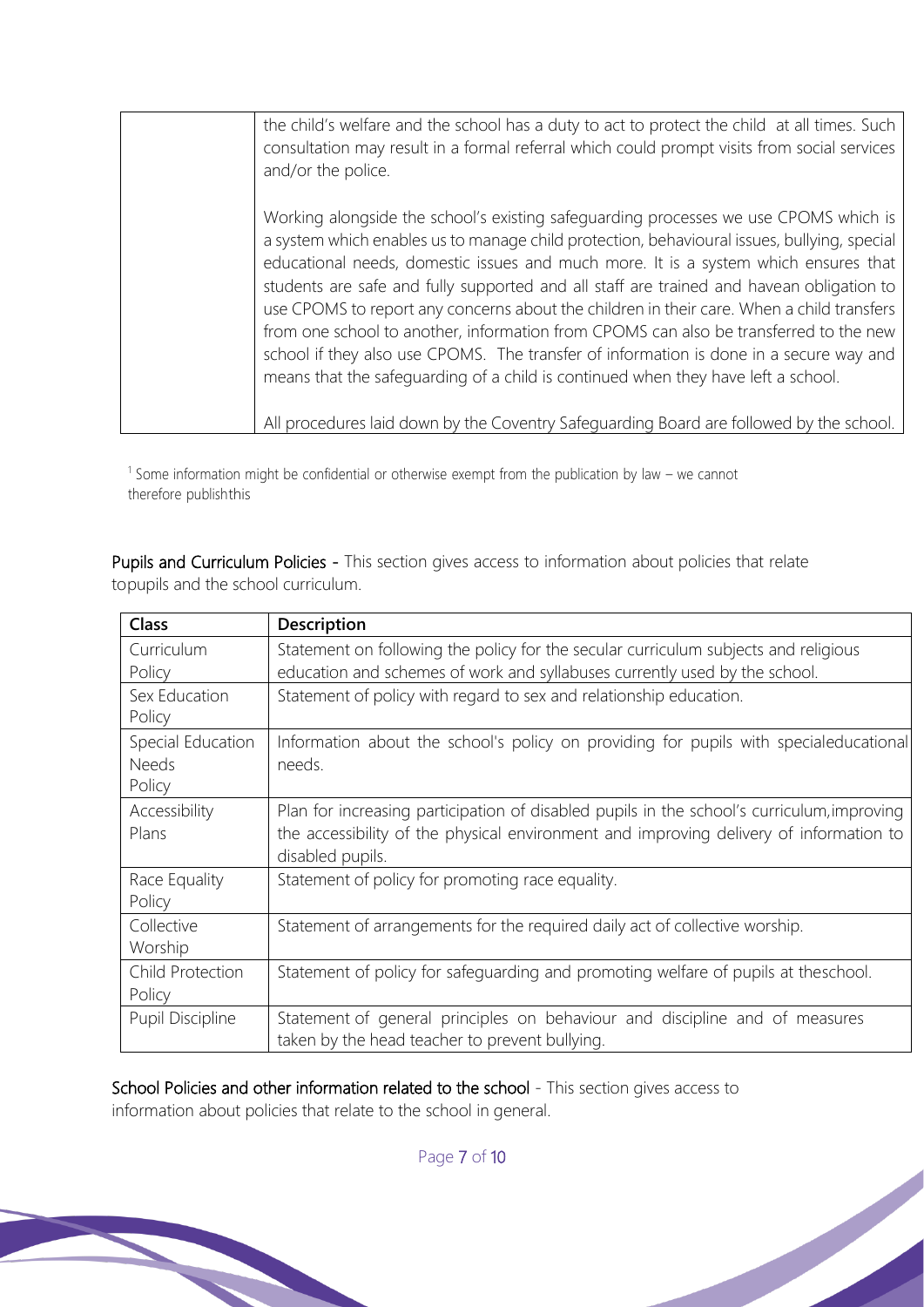| <b>Class</b>                                                          | Description                                                                                                                                                                                                                    |
|-----------------------------------------------------------------------|--------------------------------------------------------------------------------------------------------------------------------------------------------------------------------------------------------------------------------|
| Published reports<br>of Ofstedreferring<br>expressly to the<br>school | Published report of the last inspection of the school and the summary of the report<br>and where appropriate inspection reports of religious education in those schools<br>designated as having a religious character.         |
| Charging and<br>Remissions<br>Policies                                | A statement of the school's policy with respect to charges and remissions for<br>any optional extra or board and lodging for which charges are permitted, for<br>example school publications, music tuition, trips.            |
| School session<br>times and term<br>dates                             | Details of school session and dates of school terms and holidays.                                                                                                                                                              |
| Health and Safety<br>Policy and<br>risk assessment                    | Statement of general policy with respect to health and safety at work ofemployees<br>(and others) and the organisation and arrangements for carrying out<br>the policy.                                                        |
| Complaints<br>procedure                                               | Statement of procedures for dealing with complaints.                                                                                                                                                                           |
| Performance<br>Management of<br>Staff                                 | Statement of procedures adopted by the Local Governing Body relating to the<br>performance management of staff and the annual report of the head teacher on<br>the effectiveness of appraisal procedures                       |
| Staff Conduct,<br>Discipline and<br>Grievance                         | Statement of procedure for regulating conduct and discipline of school staff and<br>procedures by which staff may seek redress for grievance.                                                                                  |
| Curriculum<br>circulars and<br>statutory<br>instruments               | Any statutory instruments, departmental circulars and administrative memoranda sent<br>by the Department of Education and Skills to the Executive Principal/Headteacher or<br>Local Governing Body relating to the curriculum. |

# **7. Feedback and Complaints**

We welcome any comments or suggestions you may have about the scheme. If you want to make any comments about this publication scheme or if you require further assistance or wish to make a complaint then initially this should be addressed to Mrs L Whitehouse, Inspire Education Trust, c/o Hearsall Academy, Kingston Road, CV5 6LR

If you are not satisfied with the assistance that you get or if we have not been able to resolve your complaint and you feel that a formal complaint needs to be made then this should be addressed to the Information Commissioner's Office. This is the organisation that ensures compliance with the Freedom of Information Act 2000 and that deals with formal complaints. They can be contacted at:

Page 8 of 10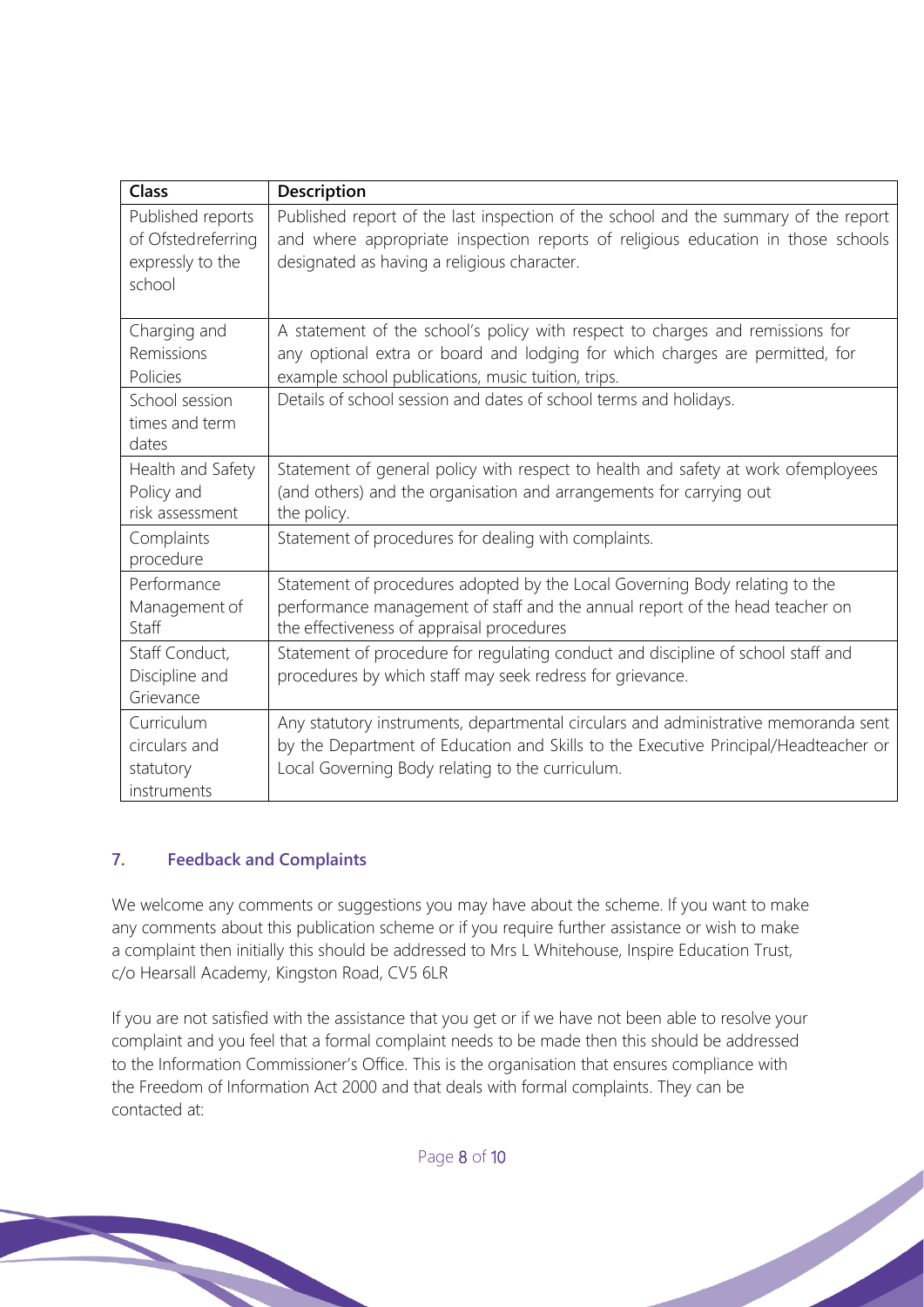Information Commissioner, Wycliffe House, Water Lane, Wilmslow, Cheshire, SK9 5AF or Enquiry/Information Line: 0303 123 1113 Website www.ico.org.uk



Page 9 of 10